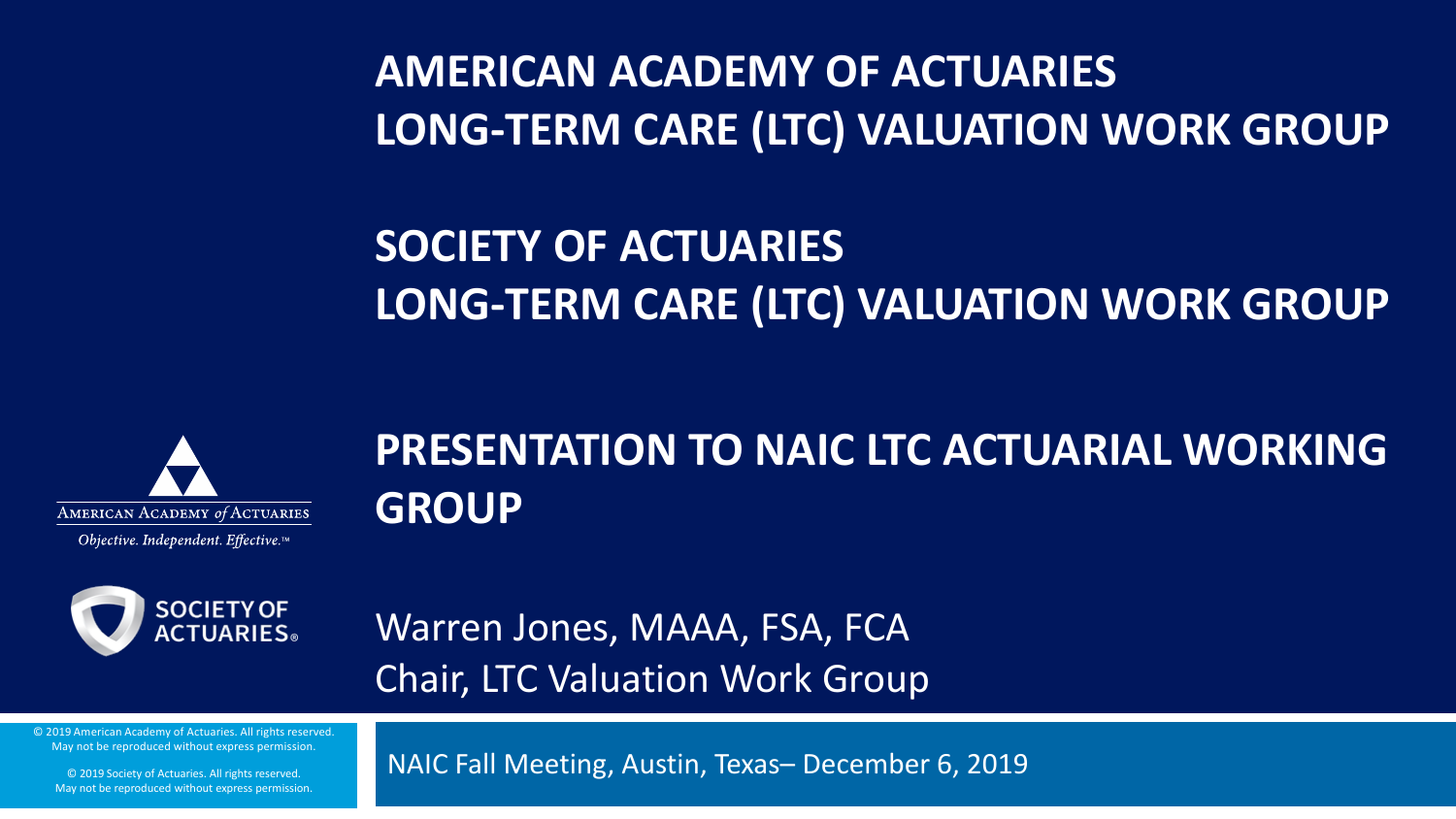# Charges to the LTC Valuation Work Group

- $\Box$  Develop a replacement mortality table for LTC active life reserves
	- Based on the 2012 Annuitant Mortality Table
	- **Recommend a margin for conservatism**
- $\Box$  Develop a replacement lapse table
	- **Recommend a margin for conservatism**
- $\Box$  Consider developing tables for valuation on total lives basis as well as active lives basis



2



Objective. Independent. Effective.™ © 2019 American Academy of Actuaries. All rights reserved. May not be reproduced without express permission.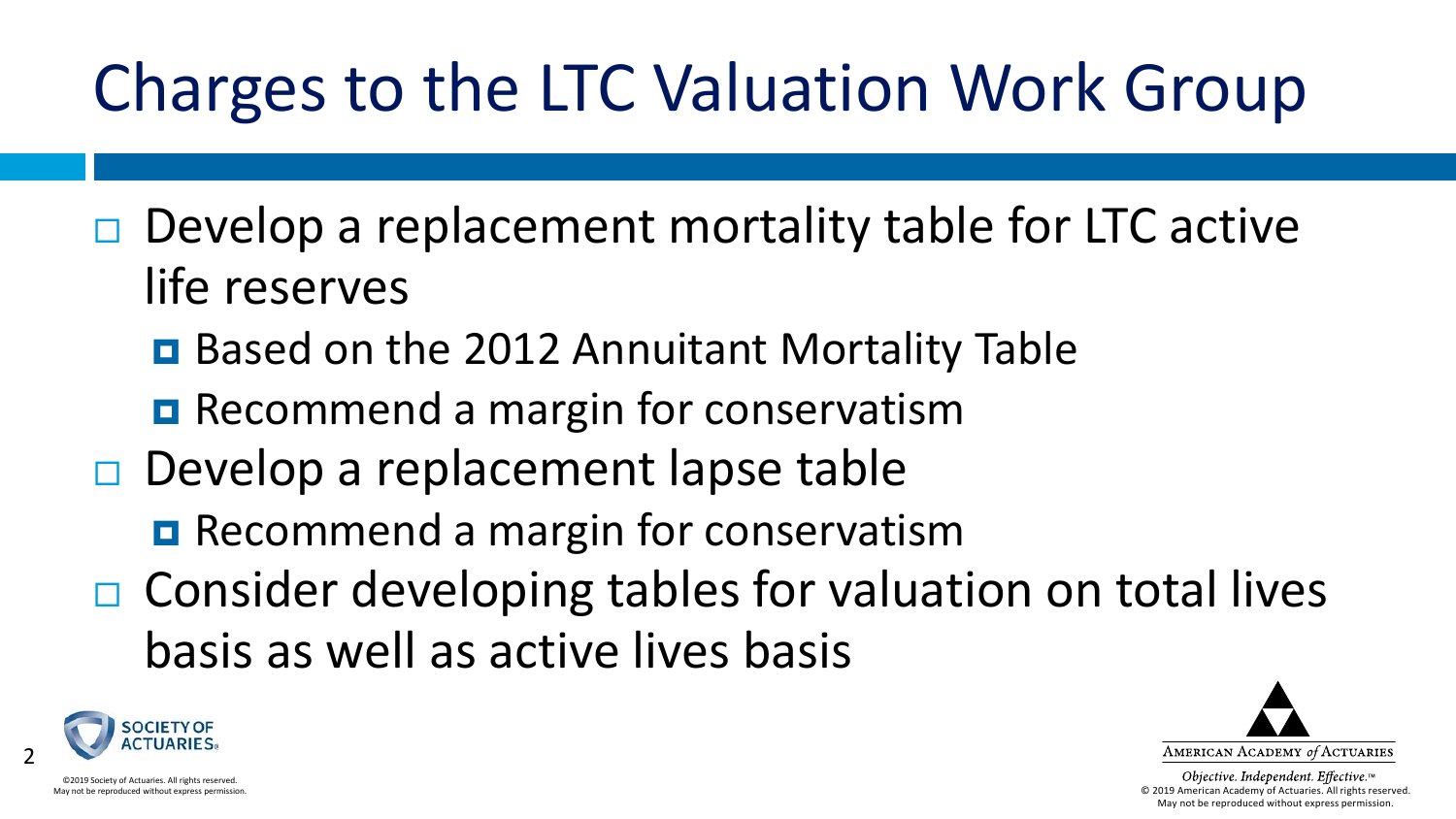## Progress Since Summer Meeting

- $\Box$  Graduated lapse rates on total lives basis
- □ Started review of actual-to-expected lapse on total lives basis
- $\square$  Started review of reasonableness of total terminations on total lives basis
- $\Box$  Developed exposures for active life mortality



3



Objective. Independent. Effective.™ © 2019 American Academy of Actuaries. All rights reserved. May not be reproduced without express permission.

©2019 Society of Actuaries. All rights reserved. May not be reproduced without express permission.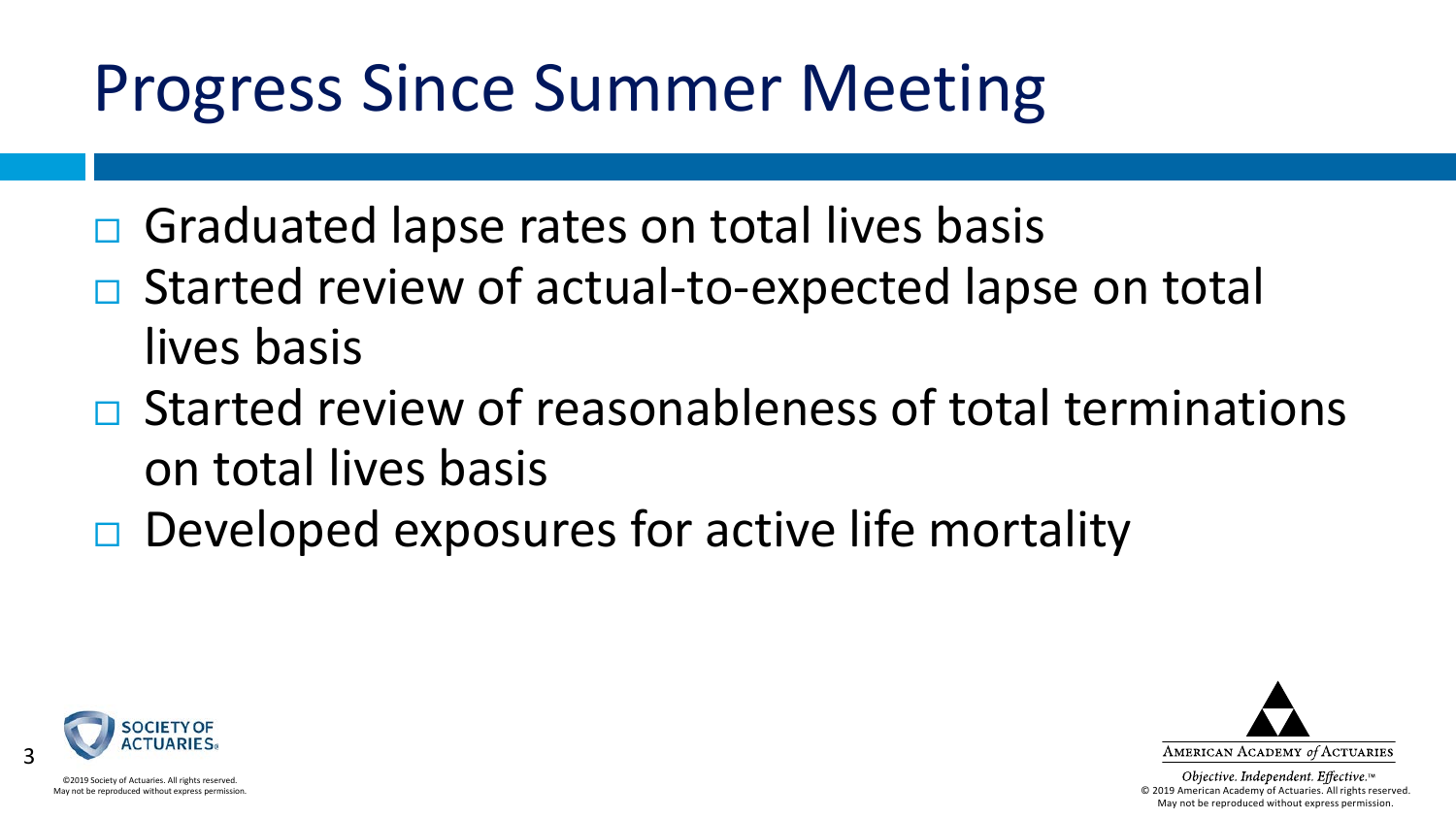# Remaining Tasks

- □ Complete review of actual-to-expected lapse on total lives basis
- □ Complete review of reasonableness of total terminations on total lives basis
- Develop mortality improvement from mid-point of exposure period, 2008 – 2011, to 2020
- □ Recommend margins for lapse and mortality
- $\Box$  Develop lapse and mortality on an active lives basis Complete Report



4



Objective. Independent. Effective.™ © 2019 American Academy of Actuaries. All rights reserved. May not be reproduced without express permission.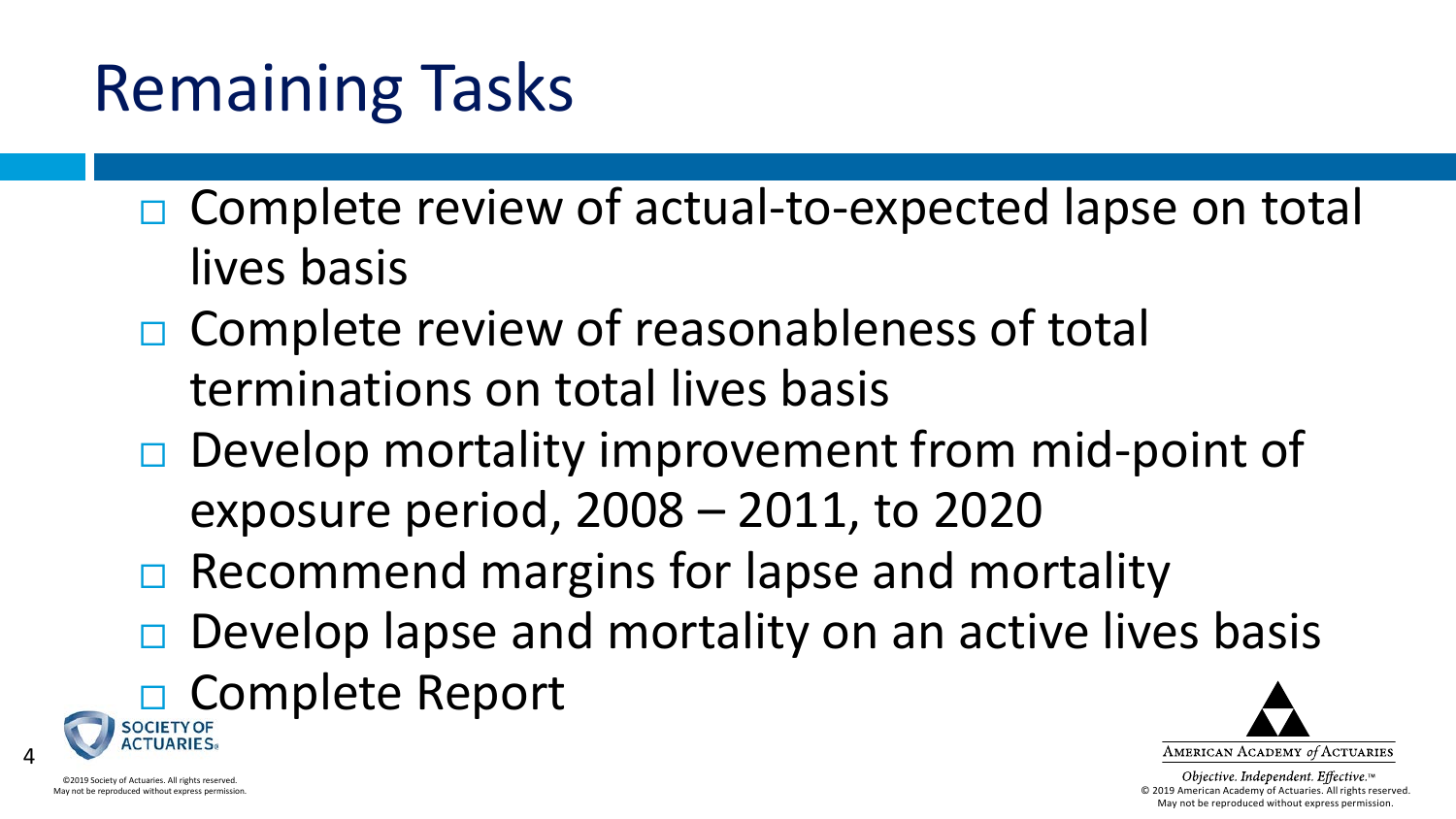## Expected Timeline

□ Complete development of lapse and mortality on total and active lives bases including margins by Spring 2020 meeting

□ Publish Report by Summer 2020 meeting



5

AMERICAN ACADEMY of ACTUARIES

Objective. Independent. Effective. $\nu$ © 2019 American Academy of Actuaries. All rights reserved. May not be reproduced without express permission.